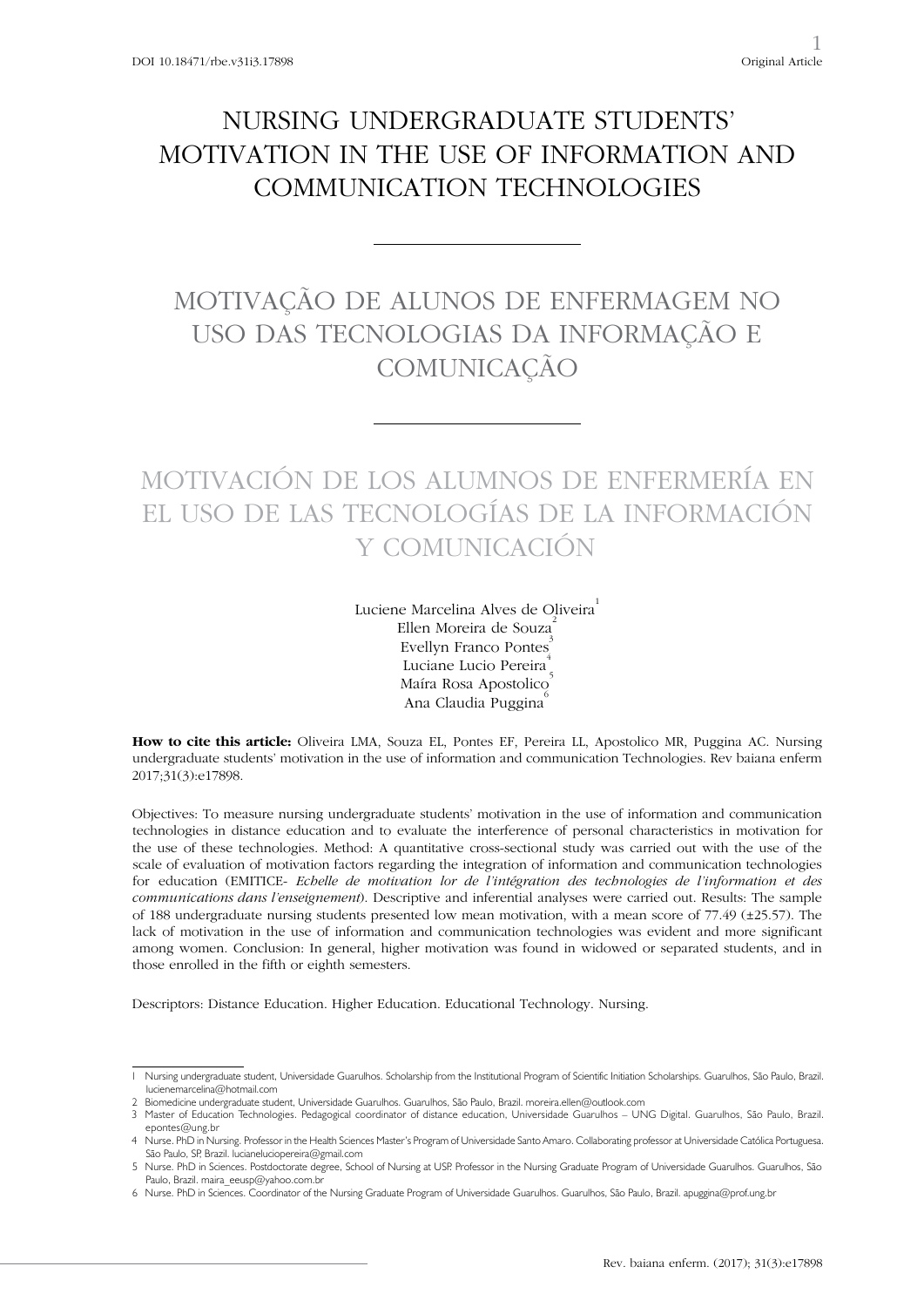*Objetivos: mensurar a motivação no uso de Tecnologia da Informação e Comunicação na Educação a Distância de alunos do curso de enfermagem e avaliar a interferência de características pessoais na motivação para o uso dessas tecnologias. Método: estudo transversal quantitativo com o uso da Escala de Avaliação de Fatores de Motivação com Relação à Integração das Tecnologias de Informação e Comunicação ao Ensino. Foram realizadas análises descritiva e inferencial. Resultados: a amostra de 188 alunos de graduação em enfermagem apresentou baixa média de motivação, com escore médio de 77,49 (±25,57). A desmotivação no uso da Tecnologia da Informação e Comunicação foi evidente e mais acentuada no sexo feminino. Conclusão: em geral, maior motivação foi encontrada em alunos viúvos ou separados e naqueles matriculados no quinto ou oitavo semestres.*

*Descritores: Educação a distância. Educação superior. Tecnologia educacional. Enfermagem.*

*Objetivos: mensurar la motivación en el uso de la Tecnología de la Información y Comunicación en la Educación a la Distancia de los alumnos del curso de enfermería y evaluar la interferencia de las características personales en la motivación para el uso de esas tecnologías. Método: estudio con enfoque transversal cuantitativo con el uso de la Escala de Evaluación de Factores de Motivación con Relación a la Integración a la enseñanza de las Tecnologías de la Información y Comunicación. Se realizó un análisis descriptivo e inferencial. Resultados: la muestra de 188 alumnos de graduación en enfermería presentó una media de motivación baja, con un cálculo medio de 77,49 (±25,57). La desmotivación en el uso de la Tecnología de la Información y Comunicación fue evidente y más acentuada en el sexo femenino. Conclusión: en general, la mayor motivación fue encontrada en alumnos viudos o separados y, en aquellos matriculados en el quinto u octavo semestres.*

*Descriptores: Educación a la distancia. Educación superior. Tecnología educacional. Enfermería.*

### **Introduction**

The increasing use of information and communication technologies (ICT) and distance education (DE) has generated wide-ranging discussions on their interference in the training of healthcare professionals. Proposals of DE that applied ICTs in an innovative and creative way presented positive results for the teachinglearning process<sup> $(1-3)$ </sup>. In the teaching of clinical content, there is no evidence that distance education compromises learning or produces results different from the classroom attendance modality<sup>(4)</sup>. However, the excessive use of distance learning in nursing courses, beyond the limit of 20% of the total class load approved by the Brazilian Ministry of Education, may compromise the training of professional competencies, especially in technical and relational dimensions. Distance from face-to-face contact with professionals and users of healthcare services, in both interaction and development of techniques and procedures, would compromise the training of qualified professionals to recognize people's fragilities and needs $^{\scriptscriptstyle{(5)}}$ .

In spite of the relevance of this issue, other aspects that involve the learning process must

be investigated. In online education, dynamic and active characters are learning determinants. This may be defined as a dynamic process in which knowledge and skills are continuously developed. It is worth mentioning interaction and motivation as the main support of the process to time self-management<sup> $(6)$ </sup>.

Motivation, which is the object of this study, presupposes an intention to act and is of utmost importance in the educational process. It may produce an effect on learning and performance, as much as learning may interfere with motivation<sup>(8)</sup>, because motivational factors may be determinants in the way people interact and place themselves in their relationships with others and with aspects of life itself. The current understanding of motivation involves intrinsic and extrinsic dimensions of individuals<sup> $(7)$ </sup>. Learning depends on both dimensions of motivation, that is, depends on both students' involvement with the activity, due to interest or satisfaction, and interest for rewards and compliments<sup>(8)</sup>.

The importance of motivation in learning and online learning, interpersonal communication based on interaction as an important factor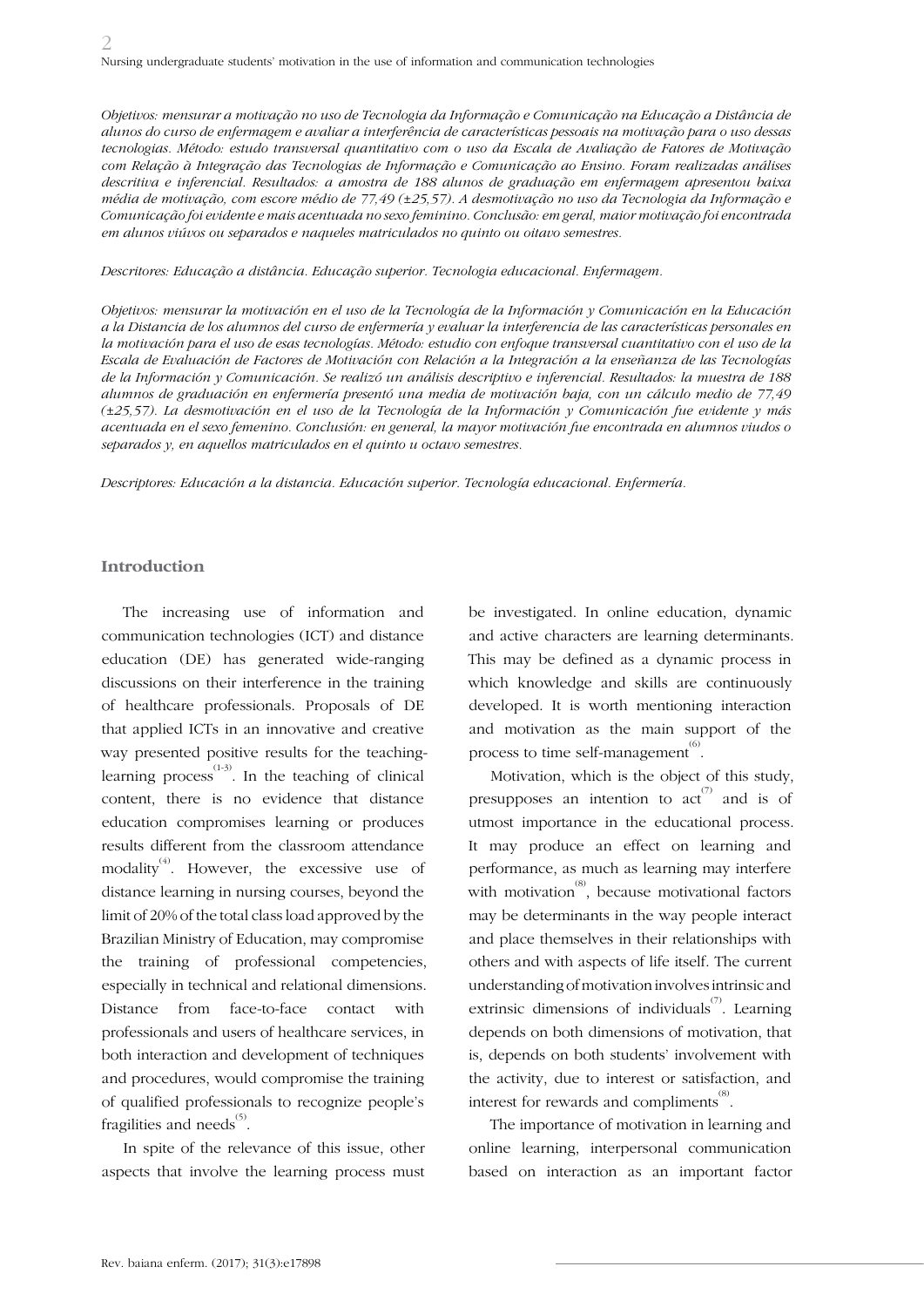in bonding, and the need to identify other aspects that interfere with motivation, justify the relevance of the present study.

With the purpose of clarifying the understanding of motivation of students who attend courses at distance and supporting pedagogical actions in this context, the objective of this study was to measure nursing students' motivation in the use of ICT in DE and to evaluate the interference of personal characteristics in the motivation for the use of these technologies.

### **Method**

This was a quantitative cross-sectional study, which has as dependent variable motivation, and as independent variables gender, age, marital status, and course semester.

The study was carried out in a private Higher Education Institution (HEI) located in Guarulhos, a city in the state of São Paulo, Brazil, with nursing undergraduate students. Growth trends in the use of ICTs in education were followed, considered essential in the learning process<sup>(9)</sup>. The HEI that was setting of this study offers online courses as part of the professional training academic activities, within the limit of 20% established by the Brazilian education's legislation.

For the nursing course, the duration is 8 semesters, with a total of 4,440 hours. In the DE modality, 14 compulsory and 4 elective courses are offered, totaling the limit of 720 hours of online activities. The courses are attended by means of Modular Object-Oriented Dynamic Learning Environment® (Moodle®), and include healthcare content, current reflective content, environmental themes, development of integration projects of several courses, as much as methodological practice of research and production of texts. This format aims at offering students an overall and diverse training, based on a flexible curriculum.

Among the population of the study, which was made up of 474 undergraduate students, a sample size of 182 participants was estimated for application of the data collection instrument. The sample calculation was carried out by means

of the website of the Laboratory of Epidemiology and Statistics of the Dante Pazzanese Institute of Cardiology, considering standard deviation (SD;  $\sigma$ =11.97) and mean ( $\mu$ =82.23) values of a pilot study with 30 students from five healthcare courses at the institution (biomedicine, biological sciences, pharmacy, physiotherapy, and dentistry). The coefficient of variation (CV) was calculated based on the ratio between SD and mean (CV=SD/Mean; CV=045). The estimate's maximum error was calculated by multiplication of the CV and  $\sigma$  (0.145 x 11.97), resulting in 1.74. The significance level was pre-established at 5%. The total sample was made up of 188 nursing students.

The inclusion criteria were students aged 18 years or older, effectively enrolled in the undergraduate nursing course, and attending, at the time of data collection, at least one of the disciplines of DE offered by the institution setting of the study. No exclusion criteria were applied and the instrument was self-administered.

The participants were recruited between October and December 2014 by means of two strategies. In the first strategy, a link in the virtual environment of the Moodle® was made available, by means of which the students had access to the free and informed consent form, a questionnaire, and an instructional video of 33 seconds, in which the researcher presented herself, explained objectives, and invited them to participate in the study. In the second strategy, the students were approached by the researcher in the HEI, before or after classes, to respond to the printed questionnaire. Personal recruitment was necessary, due to the low adherence of students to the virtual environment.

The scale of evaluation of motivation factors regarding the integration of information and communication technologies for education (EMITICE) was used to measure motivation, validated according to the original Canadian scale entitled *Echelle de motivation lor de l'intégration des technologies de l'information et des communications dans l'enseignement*, which is based on the theory of motivation developed by Deci and Ryan. This instrument is made up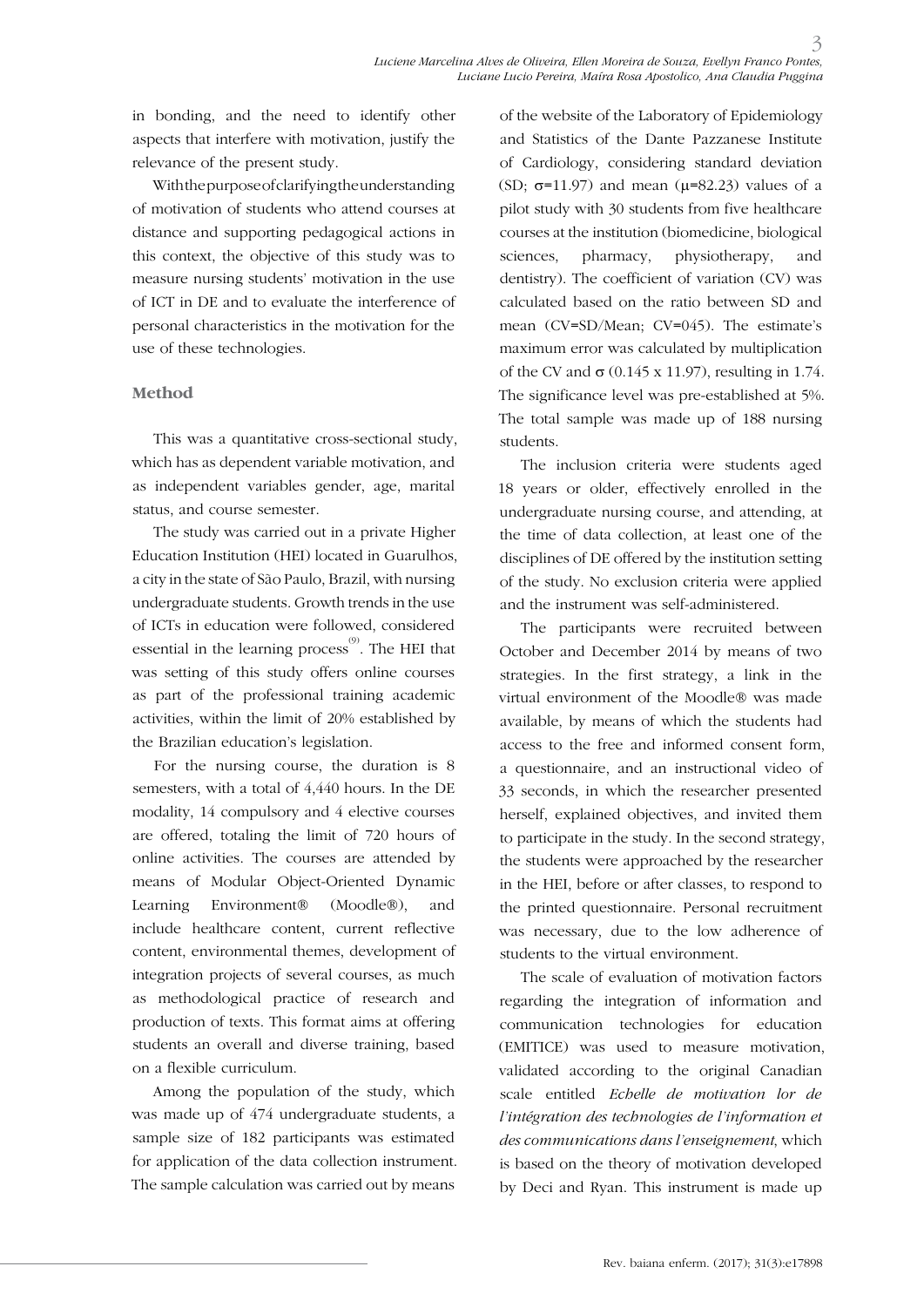of 20 questions distributed into five factors: lack of motivation (lack of intention to act), external control (external influences as rewards), internal control (internalization of external source), control by identification (decision making in contingency situations), and intrinsic motivation (behavior motivated by will and personal values) $^{\text{\tiny{(7)}}}.$ 

The items of the scale are evaluated by means of a seven-point Likert scale, in which the lowest value must be attributed when the item does not correspond absolutely, and the highest value when the item corresponds absolutely. The total score ranges from 20 to 140 points, and consists of the sum of the responses to the 20 items. The higher the total score, the higher the motivation in the use of ICT in  $DE^{(7)}$ .

Descriptive and inferential analyses were carried out. Association of age with total scores and with each factor was measured by means of Spearman's rank correlation coefficient. The factors were studied with regard to gender, marital status, and course semester through the Mann-Whitney U test. The probability of error adopted in the tests was p<0.05. The Statistical Package for the Social Sciences 21 (SPSS) software was used for analysis.

The development of the present study met national and international ethical principles on research involving human beings and was approved by the research ethics committee of the HEI under protocol no. 512.813.

#### **Results**

A total of 188 nursing undergraduate students were interviewed. Among these, 44 responded through virtual environment and 144 responded face-to-face. The return of responses through the online instrument represented 9.28% of the population and 23.4% of the sample. The participants' mean age was 29.31 years (±8.26) and the sample was mostly made up of women  $(n=166; 88.30%)$  and single students  $(n=101;$ 53.72%). Most students were enrolled in the fourth (n=48; 25.53%) and second (n=42; 22.34%) semesters.

The total mean score of the participants' responses regarding the EMITICE was 77.49 (±25.57), presenting, in general, low to moderate motivation in the use of ICT, since the total score ranged from 20 to 140. The distribution of the participants in relation to the total score, showed that almost half of them obtained a score below (49.47%) and above (50.53%) the score 80 of the instrument (mean point), showing some balance regarding the theme studied. In the analysis of the means of each dimension in the EMITICE, the highest score in the dimension lack of motivation stood out (20.21 ±5.88), showing lack of willingness or intention to act regarding ICTs (Table 1).

| <b>Dimension</b>          | <b>Items</b> | Score variation | Mean  | <b>Standard deviation</b> |
|---------------------------|--------------|-----------------|-------|---------------------------|
| Lack of motivation*       |              | $4 - 28$        | 20.21 | 5.88                      |
| External control          | 3            | $3 - 21$        | 10.10 | 4.57                      |
| Internal control          |              | $4 - 28$        | 14.76 | 6.03                      |
| Control by identification |              | $4 - 28$        | 14.96 | 6.99                      |
| Intrinsic motivation      |              | $5 - 35$        | 17.46 | 8.24                      |
| Total score               | 20           | $20 - 140$      | 77.49 | 25.57                     |

**Table 1 –** Description of dimensions and total score of the EMITICE. Guarulhos, São Paulo, Brazil **–**  2014. (n=188)

Source: Created by the authors.

\*Items recoded for the total score.

With regard to the descriptive analysis of the participants' responses related to motivation in the use of ICTs, the items of the dimension lack

of motivation presented the highest means-item 3 (5.11 ±1.85), item 13 (5.06 ±1.83), and item 18 (5.22 ±1.78), showing that students felt they were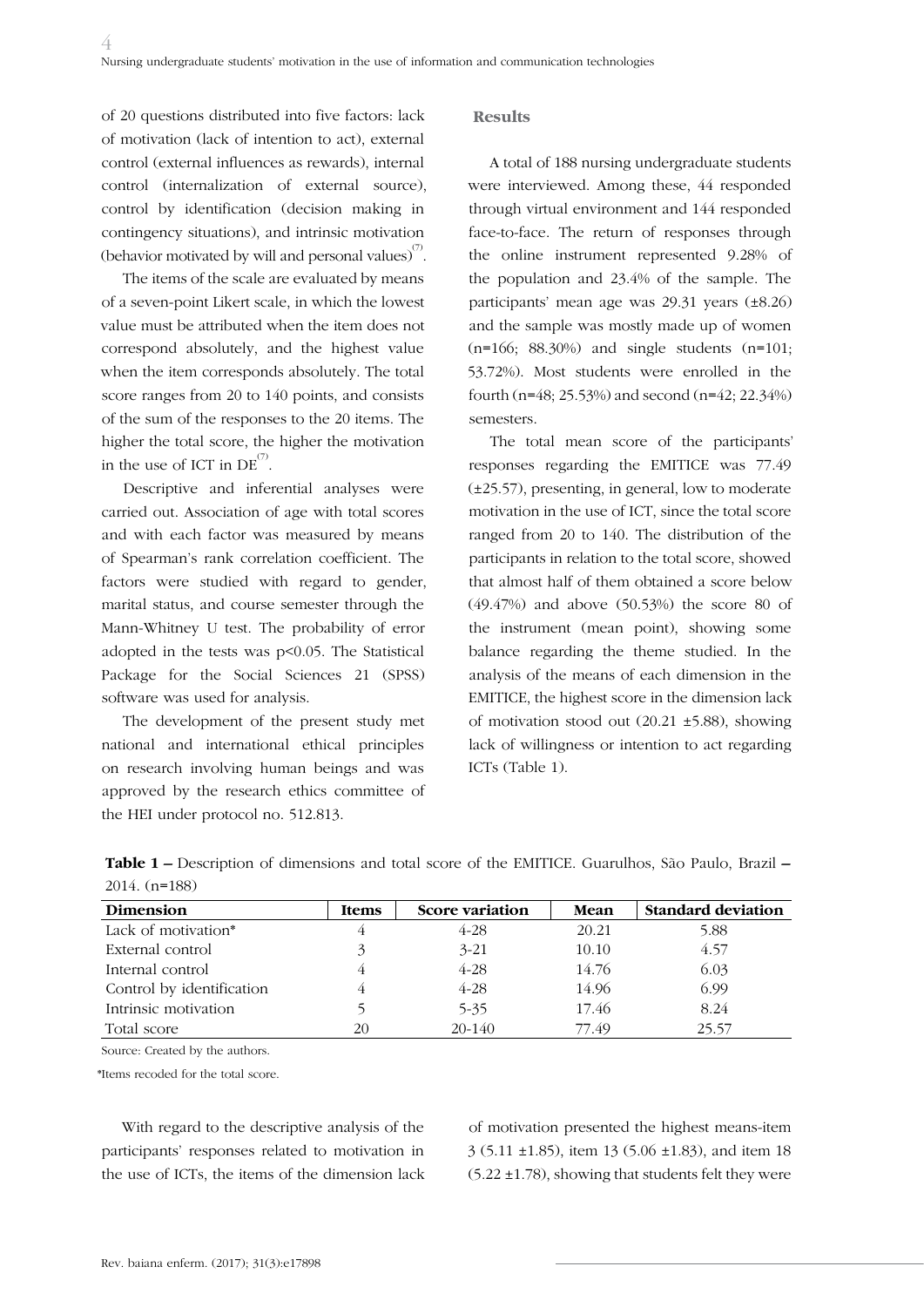wasting their time using ICTs, and that they did not understand why they were using them in the course.

The items with the lowest means were item 1 (3.35  $\pm$ 1.77) and item 5 (3.23  $\pm$ 1.85) of the dimension intrinsic motivation, and item 6  $(2.85 \pm 1.70)$  of the dimension external control, showing little pleasure and interest in the use of ICTs. However, they were used because there was no other way to carry out the university's courses.

5

There was no significant correlation among age, total score, and dimensions of the scale (Table 2).

**Table 2 –** Correlation of the dimensions of the EMITICE with the numerical variable age. Guarulhos, São Paulo, Brazil **–** 2014. (n=188)

|                           |       | Age     |
|---------------------------|-------|---------|
| <b>Dimensions</b>         | R     | P value |
| Lack of motivation        | 0.018 | 0.802   |
| External control          | 0.122 | 0.094   |
| Internal control          | 0.075 | 0.303   |
| Control by identification | 0.090 | 0.218   |
| Intrinsic motivation      | 0.132 | 0.070   |

Source: Created by the authors.

Spearman's rank correlation coefficient.

A statistically significant difference was found in the dimension lack of motivation regarding age and marital status. Women, divorced, and widowed participants were those who most showed lack of motivation, feeling they were wasting their time, not understanding the relevance of using ICTs, and why they were using them (Table 3).

In the dimension external control, statistically significant differences were found in the variables marital status and course semester, in which widowed and separated students, as well as students attending the fifth or eighth semesters, recognized that DE could make professional activity more interesting and be a differential to get a more stable job. They also recognized that there is no other way to conclude the course successfully (Table 3).

| where $\alpha$ and $\alpha$ and $\alpha$ and $\alpha$ and $\alpha$ and $\alpha$ and $\alpha$ and $\alpha$ and $\alpha$ and $\alpha$ and $\alpha$ and $\alpha$ and $\alpha$ and $\alpha$ and $\alpha$ and $\alpha$ and $\alpha$ and $\alpha$ and $\alpha$ and $\alpha$ and $\alpha$ and $\alpha$ and $\alpha$ and $\alpha$ and |       |                              |         | (to be committed)       |                              |         |  |  |
|-------------------------------------------------------------------------------------------------------------------------------------------------------------------------------------------------------------------------------------------------------------------------------------------------------------------------------|-------|------------------------------|---------|-------------------------|------------------------------|---------|--|--|
| <b>Characteristics</b>                                                                                                                                                                                                                                                                                                        |       | Lack of motivation           |         | <b>External control</b> |                              |         |  |  |
|                                                                                                                                                                                                                                                                                                                               | Mean  | <b>Standard</b><br>deviation | P value | <b>Mean</b>             | <b>Standard</b><br>deviation | P value |  |  |
| Gender                                                                                                                                                                                                                                                                                                                        |       |                              | 0.047   |                         |                              | 0.920   |  |  |
| Female                                                                                                                                                                                                                                                                                                                        | 20.51 | 5.8                          |         | 10.06                   | 4.5                          |         |  |  |
| Male                                                                                                                                                                                                                                                                                                                          | 17.95 | 6.1                          |         | 10.41                   | 4.8                          |         |  |  |
| Marital status                                                                                                                                                                                                                                                                                                                |       |                              | 0.026   |                         |                              | 0.031   |  |  |
| Single                                                                                                                                                                                                                                                                                                                        | 20.29 | 5.6                          |         | 9.90                    | 4.8                          |         |  |  |
| Married                                                                                                                                                                                                                                                                                                                       | 19.34 | 6.2                          |         | 9.99                    | 4.4                          |         |  |  |
| Widowed                                                                                                                                                                                                                                                                                                                       | 25.00 | 6.0                          |         | 14.75                   | 1.0                          |         |  |  |
| Separated                                                                                                                                                                                                                                                                                                                     | 19.80 | 6.4                          |         | 12.60                   | 2.6                          |         |  |  |
| Divorced                                                                                                                                                                                                                                                                                                                      | 26.17 | 2.7                          |         | 7.50                    | 4.0                          |         |  |  |
| Semester                                                                                                                                                                                                                                                                                                                      |       |                              | 0.928   |                         |                              | 0.003   |  |  |
| First                                                                                                                                                                                                                                                                                                                         | 18.00 |                              |         | 10.00                   |                              |         |  |  |
| Second                                                                                                                                                                                                                                                                                                                        | 20.69 | 5.7                          |         | 9.71                    | 4.9                          |         |  |  |
| Third                                                                                                                                                                                                                                                                                                                         | 18.33 | 3.0                          |         | 10.33                   | 2.9                          |         |  |  |

**Table 3 –** Association of the dimensions lack of motivation and external control of the EMITICE with categorical variables. Guarulhos, São Paulo, Brazil **–** 2014. (n=188)  $(t_0, b_0, \text{continued})$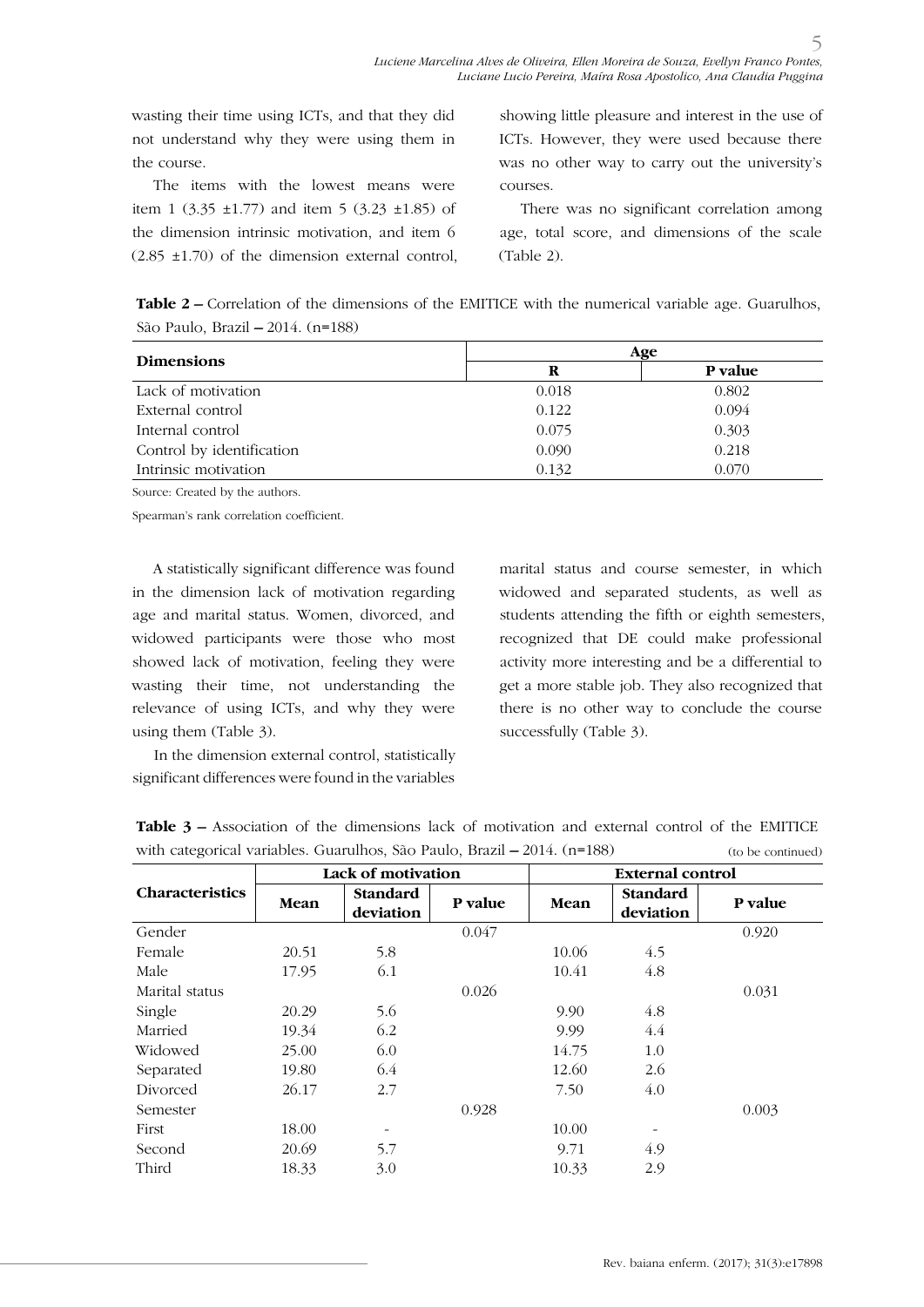|                        |       | Lack of motivation           |         | <b>External control</b> |                       |         |  |
|------------------------|-------|------------------------------|---------|-------------------------|-----------------------|---------|--|
| <b>Characteristics</b> | Mean  | <b>Standard</b><br>deviation | P value | Mean                    | Standard<br>deviation | P value |  |
| Fourth                 | 20.04 | 5.4                          |         | 9.04                    | 4.1                   |         |  |
| Fifth                  | 21.00 | 6.2                          |         | 12.66                   | 4.1                   |         |  |
| Sixth                  | 20.03 | 6.4                          |         | 8.34                    | 4.3                   |         |  |
| Seventh                | 19.25 | 6.3                          |         | 9.17                    | 5.0                   |         |  |
| Eighth                 | 19.60 | 7.1                          |         | 12.67                   | 4.1                   |         |  |

**Table 3 –** Association of the dimensions lack of motivation and external control of the EMITICE with categorical variables. Guarulhos, São Paulo, Brazil **–** 2014. (n=188) (conclusion)

Source: Created by the authors.

Mann-Whitney U test was used for independent samples.

A statistically significant difference was found in the dimension internal control regarding the variable course semester, in which the participants of the fifth or eighth semesters presented higher means compared to the items that evaluated the need to prove that they were capable, intelligent, important, and competent, as well as recognizing that ICTs should be used  $(Table 4)$ 

In the dimensions control by identification and intrinsic motivation, statistically significant differences were found in the variables marital status and semester, showing that widowed and separated students, as well as students of the fifth or eighth semesters, had both more control by identification and intrinsic motivation. In the dimension control by identification, the participants recognized that the use of ICTs prepared better for profession and career, were essential tools for training, and increased professional competence. Intrinsic motivation was expressed by responses regarding pleasure

in undertaking and developing projects, pleasure in using ICTs, challenging learning, and interest for ICTs (Table 4).

In general, the highest means found in the subscore of widowed and separated students with a mean age of 46 and 39 years, compared to single and married students with a mean age of 25 and 33 years, in addition to statistically significant differences in four of the five dimensions of the scale, showed that probably, perceptions of two generations were compared, with significant differences regarding the use of ICTs (Table 4).

Higher means found in the subscores of students of the fifth or eighth semesters in statistically significant differences, also in four of the five dimensions of the scale, were possibly related to the fact that the use of ICTs in the university in this period of the course was no longer a novelty, and most students were already adapted to them in disciplines of DE (Table 4).

| (to be continued)      |                  |                 |                    |          |                           |       |          |                      |       |  |
|------------------------|------------------|-----------------|--------------------|----------|---------------------------|-------|----------|----------------------|-------|--|
|                        | Internal control |                 |                    |          | Control by identification |       |          | Intrinsic motivation |       |  |
| <b>Characteristics</b> |                  | <b>Standard</b> | P<br>Mean<br>value | Standard | P                         |       | Standard | P                    |       |  |
|                        | Mean             | deviation       |                    |          | deviation                 | value | Mean     | deviation            | value |  |
| Gender                 |                  |                 | 0.724              |          |                           | 0.990 |          |                      | 0.619 |  |
| Female                 | 14.68            | 6.0             |                    | 14.96    | 7.0                       |       | 17.34    | 8.2                  |       |  |
| Male                   | 15.36            | 6.2             |                    | 15.00    | 7.1                       |       | 18.32    | 8.6                  |       |  |
| Marital status         |                  |                 | 0.149              |          |                           | 0.036 |          |                      | 0.023 |  |
| Single                 | 14.51            | 6.4             |                    | 14.76    | 7.3                       |       | 16.86    | 8.4                  |       |  |
| Married                | 14.78            | 5.7             |                    | 14.45    | 6.6                       |       | 16.96    | 7.9                  |       |  |
| Widowed                | 19.00            | 4.1             |                    | 24.75    | 4.5                       |       | 27.50    | 4.0                  |       |  |

**Table 4 –** Association of the dimensions internal control, control by identification, and intrinsic motivation of the EMITICE with categorical variables. Guarulhos, São Paulo, Brazil **–** 2014. (n=188)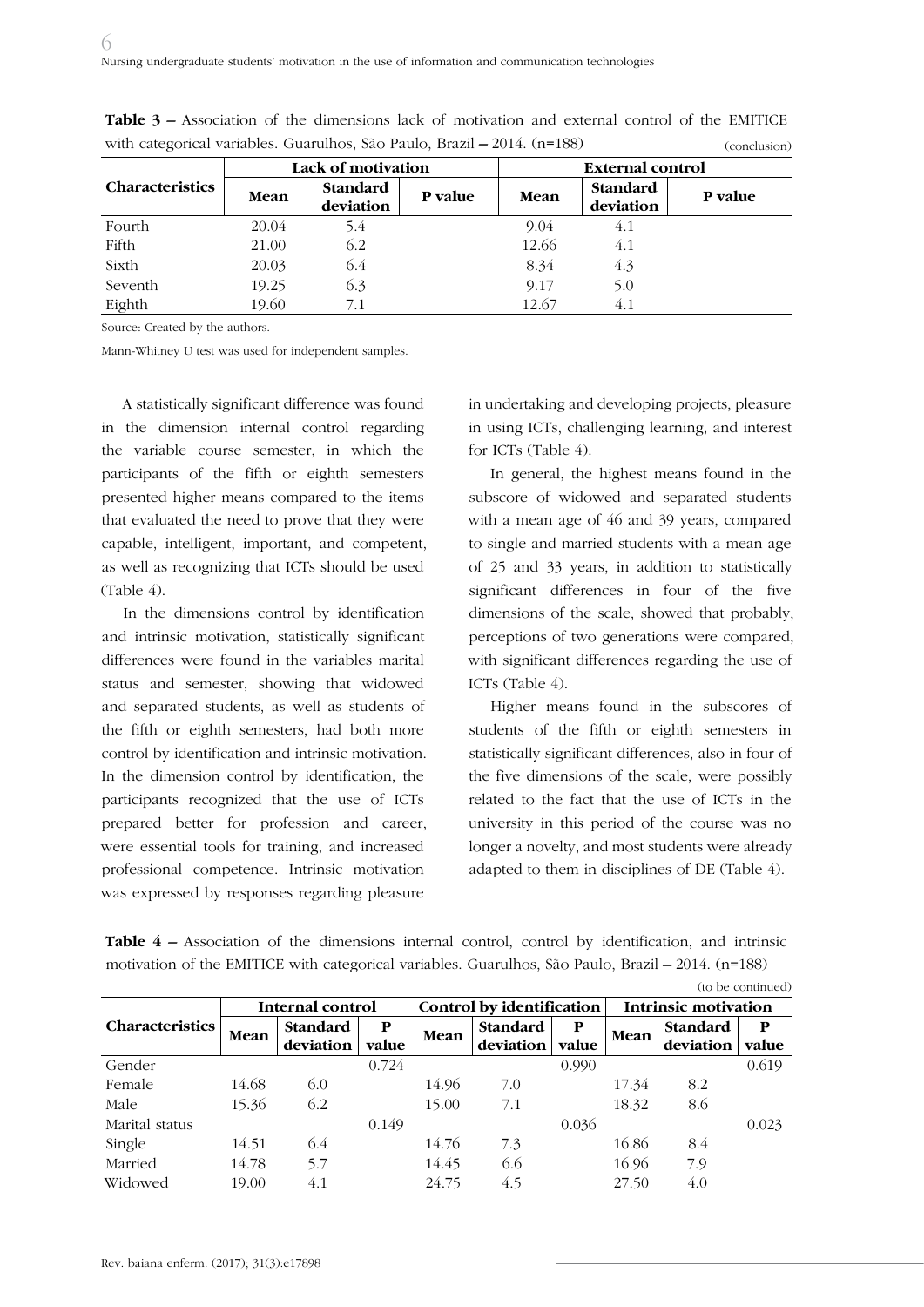|                        |                  |                 |       |       |                           |              |       |                      | CONCIUSION |  |
|------------------------|------------------|-----------------|-------|-------|---------------------------|--------------|-------|----------------------|------------|--|
|                        | Internal control |                 |       |       | Control by identification |              |       | Intrinsic motivation |            |  |
| <b>Characteristics</b> |                  | Standard        | P     |       | Standard                  | $\mathbf{P}$ | Mean  | Standard             | P          |  |
|                        | Mean             | deviation       | value | Mean  | deviation                 | value        |       | deviation            | value      |  |
| Separated              | 17.30            | 4.7             |       | 17.90 | 2.8                       |              | 22.60 | 5.8                  |            |  |
| Divorced               | 11.67            | 3.6             |       | 12.67 | 8.6                       |              | 17.83 | 9.1                  |            |  |
| Semester               |                  |                 | 0.049 |       |                           | 0.002        |       |                      | 0.000      |  |
| First                  | 13.00            | $\qquad \qquad$ |       | 14.00 |                           |              | 16.00 |                      |            |  |
| Second                 | 14.36            | 6.7             |       | 14.00 | 7.3                       |              | 15.55 | 8.3                  |            |  |
| Third                  | 16.50            | 4.2             |       | 16.17 | 3.8                       |              | 19.00 | 4.9                  |            |  |
| Fourth                 | 13.92            | 5.9             |       | 13.73 | 6.4                       |              | 15.75 | 7.5                  |            |  |
| Fifth                  | 17.03            | 6.0             |       | 18.91 | 6.8                       |              | 22.77 | 7.9                  |            |  |
| Sixth                  | 12.62            | 5.3             |       | 12.66 | 6,6                       |              | 15.10 | 7.4                  |            |  |
| Seventh                | 13.58            | 6.9             |       | 12.08 | 7.1                       |              | 13.83 | 8.4                  |            |  |
| Eighth                 | 17.80            | 4.0             |       | 18.73 | 5.8                       |              | 22.80 | 6.9                  |            |  |

**Table 4 –** Association of the dimensions internal control, control by identification, and intrinsic motivation of the EMITICE with categorical variables. Guarulhos, São Paulo, Brazil **–** 2014. (n=188) (conclusion)

Source: Created by the authors.

Mann-Whitney U test was used for independent samples.

#### **Discussion**

In the nursing context, the use of technologies advanced in the healthcare and education area, demanding that professors and students prepare themselves for the use of these tools. It is worth mentioning that technology must be used as a tool to improve education and requires critical view on the context where it is used. Possible advances regarding institutional, health, and education policies must be evaluated and directed to the recognition of benefits and challenges that the theme requires  $^{(10)}$ .

The increasing use of ICTs in different contexts and types of education has been inevitable and necessary. A study that analyzed the situation of nursing education in Latin America and the Caribbean evidenced the need for strengthening the use of ICTs in professional training, since this technology is positive for both the teachinglearning process, inside and outside classroom, and for future professional practice. The authors highlight that all transformations in the paradigm of current education in health sciences must be directed to meet the demands of the population  $\overset{\text{\tiny{(9)}}}{\cdot}$  .

The relationship among new ICTs, teaching, and learning has an important role in the DE context, allowing the development of interactive

virtual learning environments that enable communication and improve accessibility. However, it is of utmost importance that everyone involved, that is professors and students, is aware of the characteristics of the modality in question, in order to deal better with expectations regarding access, training, interaction, means of communication, and system of evaluation  $\overset{(11)}{0}$ .

The main barriers for the use of ICTs in nursing education are in the lack of investment in educational policies for university training in nursing and the lack of knowledge of professors and students for the use of technologies in education<sup>(3)</sup>. In this respect, the adaptation of education institutions is essential, since ICTs provide a space of renewal of the teachinglearning process and bring new challenges, when transforming the school model of transmission of information into a model of active construction of knowledge and collaboration<sup>(6)</sup>. It is worth mentioning that the planning of activities cannot be limited to the offer of classroom attendance content transposed to the new modality. Distance education must make use of strategies of interaction, collaboration, reflection, and collective construction of knowledge, and several available technological resources $^{^{(12)}}$ .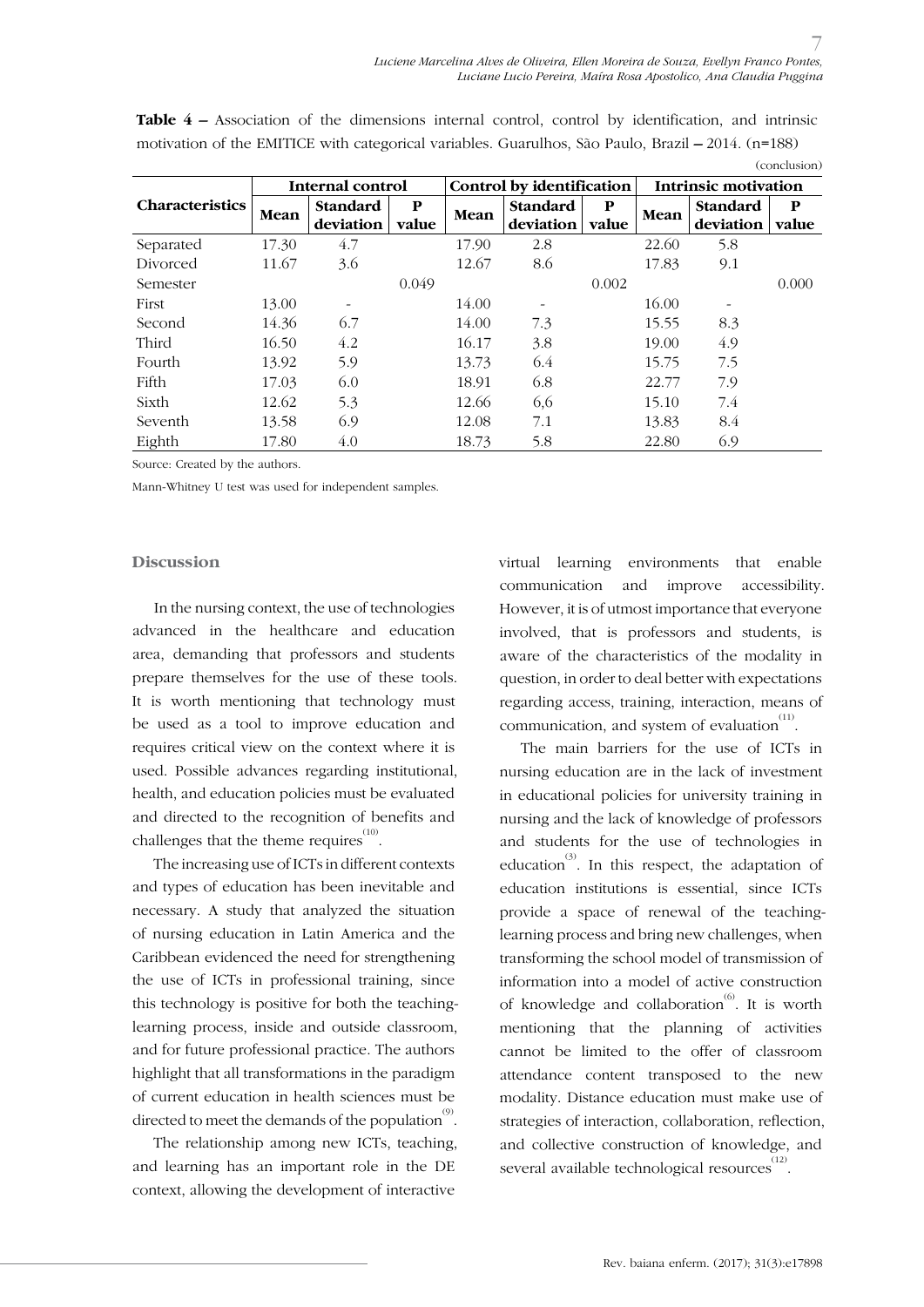Like in the international context<sup> $(4,13)$ </sup>, in Brazil, the use of DE strategies in nursing has been a topic investigated and discussed regarding its benefits or damage for education. Different experiences have shown the benefits of ICT and DE within the limits approved by the Brazilian Ministry of Education<sup>(1-3,5,10,12)</sup>; however, it is worth reflecting on the tangibility of care and the need for interaction of students with other professionals and patients<sup> $(4)$ </sup>, especially in the choice of courses or content that could be dealt at distance. It is worth mentioning that the present study focuses on the use of DE according to the class load limit provided by legal bases and the recognition of the strategy's potential by the Federal Nursing Council<sup>(5)</sup>. This study does not intend to discuss the feasibility of courses totally based on DE, which is a practice not approved by the Brazilian Ministry of Health and rejected by the Council $^{(5)}$ .

In the setting of the present study, the distance learning module of some disciplines of the nursing course is established as part of academic activities, making it even more relevant to investigate the motivation in study mediated by ICTs through DE. Motivation determines interpersonal interaction and, especially, individual's autonomy. According to the Self-Determination Theory, which was basis for the development of the scale applied in this study, motivation is distinguished between extrinsic and intrinsic $\overset{(7)}{\ldots}$ 

In extrinsic motivation, individuals are driven by external conditions, benefits, or punishment, since the action itself does not meet their demands(14). Therefore, low to median motivation levels presented in the results may be associated with the obligation to attend online disciplines in order to conclude the nursing course. Although the use of ICTs is a current trend, complementary studies may clarify the expectation of students regarding content developed in classroom attendance and distance education modalities.

As regards intrinsic motivation, individuals are driven for action by internal reasons based on intrinsic demands, that is, personal demands. Individuals' gratification results from their own

actions, without the need for external benefits as drivers<sup>(14)</sup>. The results measured in this study presented, significantly, low to moderate motivation levels among the participants in the study.

It is worth mentioning that all individuals have an innate capacity of motivation, although social interactions are required to strengthen its determinants: feelings of competence, autonomy, and belonging. In the educational context, these aspects are expressed by willingness and initiative to study<sup>(15)</sup>. In the present study, widowed and separated students, even with lack of motivation, seemed to face the need for the use of ICTs with more maturity and they recognized the importance of these technologies for future professional competence.

In addition, the Self-Determination Theory presupposes three central basic needs that, when satisfied, make it possible to "internalize" motivation. First, the need to feel competent, be useful, recognize their values, by means of competence. Additionally, the need for autonomy, which refers to freedom to undertake the activity in their "way", taking their values in consideration. Finally, bonding represented by the need for establishing consistent relationships with one or more individuals who care beyond the activity  $^{(8,16)}$ .

The students' profile may be a determinant factor for motivation and development of learning strategies. Adult individuals, such as the majority of the participants in this study, professionally active and self-motivated, may present better performance in the DE modality, especially due to their maturity to deal with the new, constant challenges, and self-control<sup> $(17)$ </sup>. Regarding gender, there was a prevalence of women in the use of ICTs to support learning, corroborating results of a Portuguese study $^{(18)}$ .

Also, experiences acquired by adults conform a pool of resources that favor the learning process. This, in turn, is associated with the solution of practical questions, requiring pedagogical approach different from those used for children<sup>(19)</sup>. Adults seek DE as a way of meeting a need for training and updating, in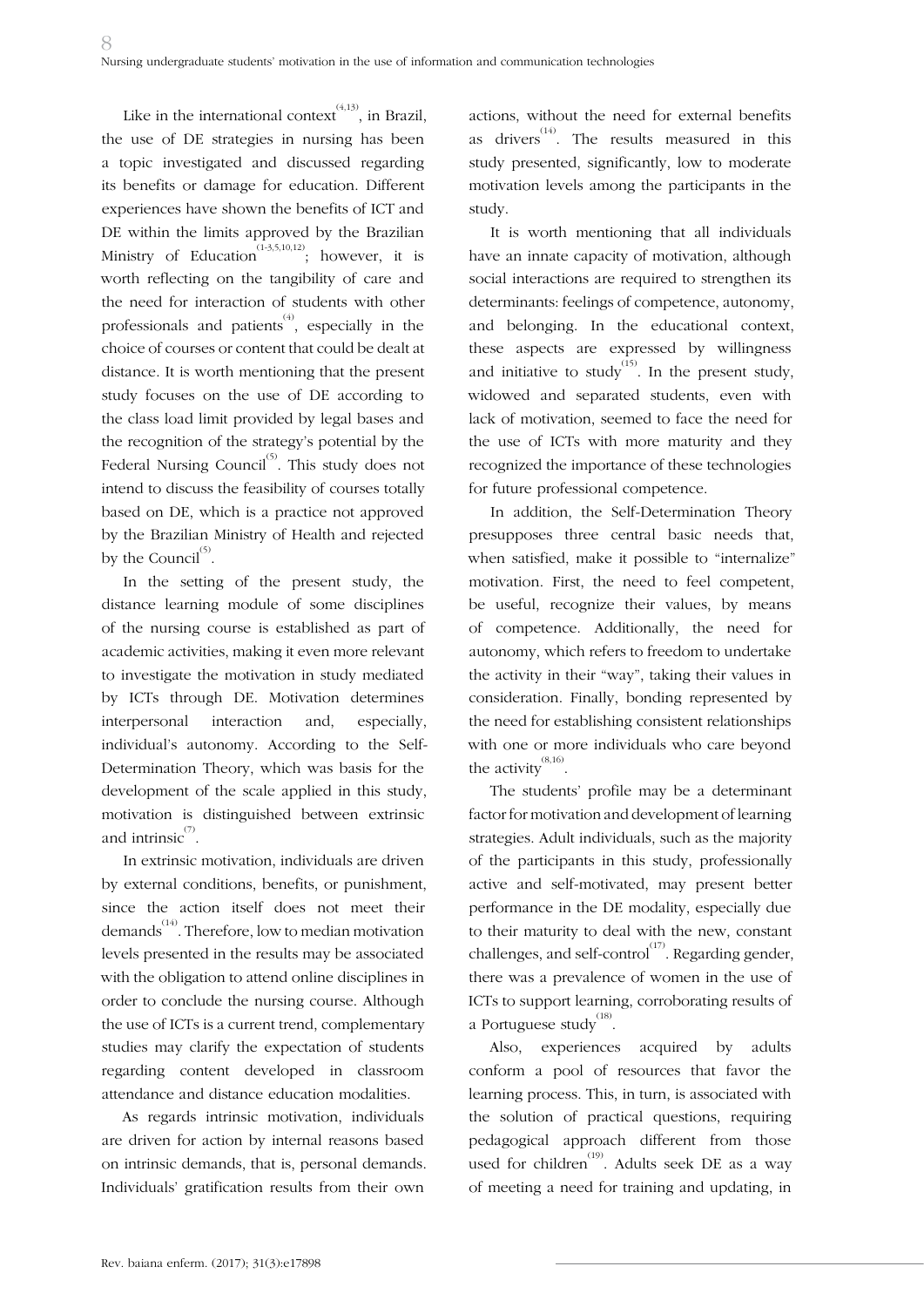a model that meets their daily demands of time and traveling<sup> $(20)$ </sup>.

Studies show advantages resulting from the use of ICTs and better performance of students in the teaching-learning process, in both fully DE modalities and in the use of ICTs as support. It is evident that the use of ICTs since the basic education of individuals, as a continuous and gradual process, improves motivation and creativity, as well as meets the demands of new generations<sup>(18,21)</sup>.

In the dimension lack of motivation, the participants considered the use of ICTs a waste of time. For the participants, especially among women, widowed, and divorced students, it was not clear why this technology was being used. Lack of motivation has a negative effect in initiative and compromises the commitment of students. Consequently, it compromises learning and performance  $^{(15)}$ .

The several existing technological resources in the platforms of DE favor the virtual rapprochement between students and tutors. Their main role is to facilitate and motivate students during the teaching-learning process  $\overset{(20)}{\ldots}$ . The experience of training ICT tutors and the use of active methods at distance seem to influence the motivation of students and their performance in DE courses. Professors of several areas of knowledge of a university identified fragilities in the development of professors, work overload, and insecurity, discouraging their participation in ICT training. The learning of active methods and teamwork were highlighted as potentialities $^{(22)}$ .

However, the more informational is the DE model, the lesser the need for interaction, which may severely compromise students' motivation and learning. In order to supply these characteristics, the instructional design must be based on high-quality materials, to transpose classroom attendance content into virtual environment content<sup>(19)</sup>. Therefore, structure and content must overcome the expectation of students regarding interactivity and the dynamic character of the course, which are characteristics not always endorsed by DE courses.

Women may opt for DE courses due to the low demand of time to study. However, they present more personal difficulties, health problems, and family commitments as barriers in the development of educational activities<sup> $(23)$ </sup>. This may justify the relationship between lack of motivation and women observed in the present study.

With regard to external control, the participants did not show interest in the use of ICTs. The participants who attended the fifth and eighth semesters, as well as separated and widowed participants, considered that there was no other way to attend the course, and thus, the use of ICTs could be a differential. Regarding the dimension control by identification, the participants who attended the fifth and eighth semesters, as well as widowed and separated participants, recognized that ICTs could prepare them for a better performance and increase professional competence, in addition to being an essential tool.

Some school and academic activities are not interesting for students, from the perspective of mobilization of interpersonal processes. In order to overcome this characteristic and maintain acceptable levels of motivation, extrinsic motivation must be internalized $^{(15)}$ . External regulations were internalized, thus integrating their personal values<sup> $(7)$ </sup>. The reasons and rewards involved in the development of DE courses must be internalized, in order to justify the continuing willingness to study. It is possible that students of the fifth and eighth semesters, close to the conclusion of their nursing major and future professional practice, internalized extrinsic motivation and were able to perceive the importance of the use of ICTs for their training, which is evidenced in the dimension control by identification.

When analyzing the item intrinsic motivation, it was observed that ICTs do not prove that the students interviewed are able to learn with them, in addition to having little pleasure in their use. However, the advantages or disadvantages in the use of ICTs is a theme hardly approached in the literature. It cannot be stated whether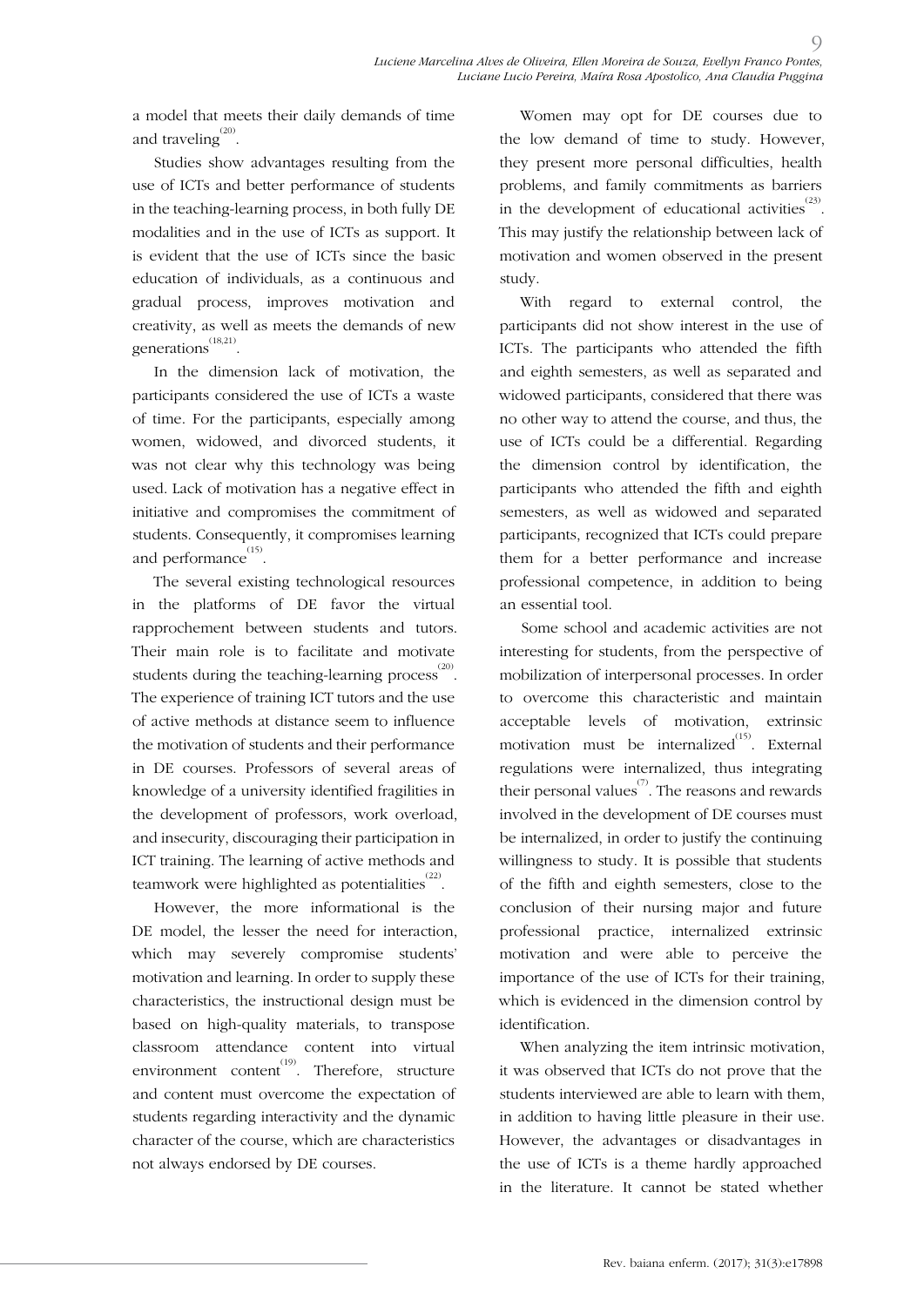there is a significant difference among levels of satisfaction of students in classroom attendance modality when compared with DE. However, it is important that intrinsic motivation overcomes extrinsic motivation and its relation to the context.

In poor contexts, from the point of view of training of professors and structural support for the use of ICTs by students, experiences may be negative and discouraging. In a qualitative study carried out with a sample of 42 students attending the fourth period of an undergraduate nursing course, the main objective was to analyze the perception of students concerning their assimilation in online disciplines. The results evidenced that, in the students' perception, there was a need for reformulating the DE process, adequacy of language, more training in virtual platforms, and more interactivity. That is, 50% of the students disagreed that these strategies serve as mediators in the learning process  $^{(24)}$ . In the present study, it was also identified that training and adaptation may be positive factors for motivation of DE students, since students of the fifth and eighth semesters seemed to be more motivated than those attending previous school semesters.

A challenge in the present study was the low frequency of response of the participants to the online instrument made available in the Moodle® platform, requiring the presence of the researcher for conclusion of empirical data collection. However, the participation was similar to another study that had about 10% of return in invitations for data collection through the web. Although it was a limitation, the response rate, in the case of this study, could be complemented by the face-to-face data collection strategy, reaching the stipulated sample $^{(25)}$ .

In addition, the results of the present study are limited to the application of the measurement scale of motivation levels. Further studies with different approaches are necessary to recognize meanings, perceptions, and implications of motivation for students, as a way of identifying and directing the necessary changes in the setting of the study, in order to improve DE

strategy, optimize the use of ICTs, and improve educational results, beyond motivation itself.

#### **Conclusions**

For the participants in this study, the use of ICTs presented low to moderate motivation levels, represented by the feeling of waste of time, lack of understanding of the relevance and importance of these technologies for future professional competence. Lack of motivation was evident and more significant among women, showing lack of willingness or intention to act regarding ICTs by students.

However, in general, a higher motivation was found in widowed and separated students in comparison with single and married students, showing that, even presenting difficulties in the use of ICTs, the individuals recognized the importance of these technologies for future professional competence. Therefore, it was evident that factors such as maturity and adaptation to the use of ICTs may be essential for a higher motivation in this education modality. Enjoying the use of ICTs or having pleasure in their use depend on the development of autonomy, self-control, ability for organization of time, and personal motivation, which are elements necessary to establish learning in this education modality.

The use of ICTs and DE is emerging and possible educational trends in the Brazilian context. In addition, they are able to break barriers of time and space, reduce costs, and optimize efforts, since they are adopted in different levels of professional training and qualification. The digital literacy of new generations is a facilitator of this renewal process of pedagogical strategies, although for students trained by traditional educational models, autonomous study may be configured as a barrier or challenge.

The role of HEIs is to develop and improve their educational and technological resources, following both trends and informational and pedagogical advances, and current demands regarding the need for profiles of students, professionals, and careers. Moreover, observation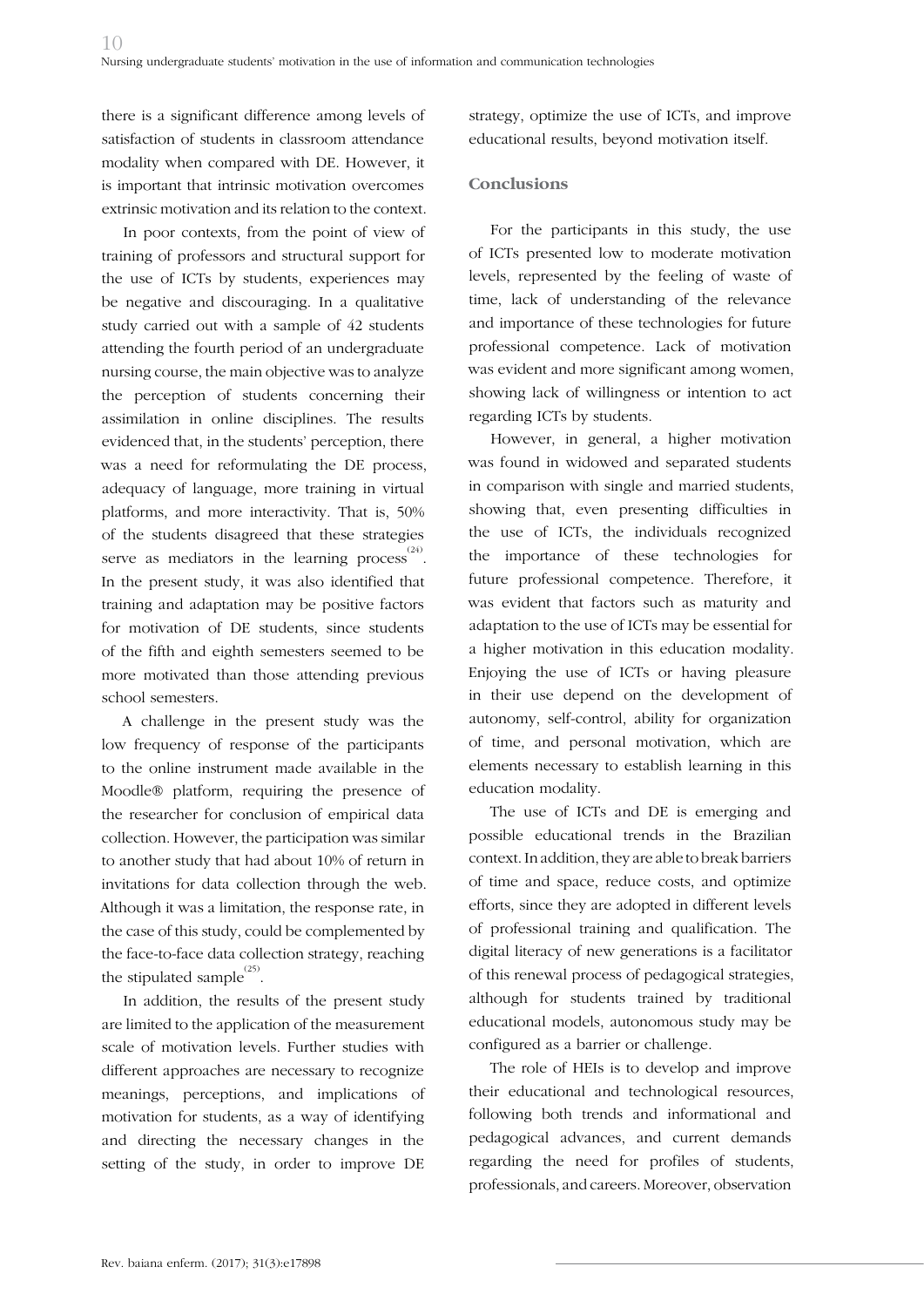of educational guidelines and recommendations from different areas of education, as well as professional classroom councils, must be included in the planning setting in the use of ICT and especially DE, in order to strengthen consistent education, able to provide comprehensive care to meet the needs of the population who uses healthcare services.

### **Collaborations**

1. conception, project, analysis, and interpretation of the data: Luciene Marcelina Alves de Oliveira, Ellen Moreira de Souza, Evellyn Franco Pontes, Luciane Lucio Pereira and Ana Claudia Puggina;

2. writing of the article, relevant critical review of its intellectual content: Maíra Rosa Apostolico and Ana Claudia Puggina;

3. final approval of the version to be published: Ana Claudia Puggina.

### **References**

- 1. Avelino CCV, Costa LCS, Buchhorn SMM, Nogueira DA, Goyatá SLT. Teaching-learning evaluation on the ICNP® using virtual learning environment. Rev Bras Enferm [Internet]. 2017 [cited 2016 May 15];70(3):602-9. Available from: DOI: 10.1590/0034-7167-2016-0545
- 2. Silva LTC, Diniz FA, Gontijo TL, Machado RM, Cavalcante RB. Percepções de estudantes de enfermagem sobre educação a distância. Ciênc Enferm [Internet]. 2016 [cited 2016 May 20];22(2):129-39. Available from: http://www. scielo.cl/pdf/cienf/v22n2/art\_10.pdf
- 3. Leite KNS, Santos SR, Costa SS, Zaccara AAL, Brito KKG, Silva SCR. The use of information technology and communication among teachers in the light of grounded theory. J Nurs UFPE on line [Internet]. 2016 [cited 2016 May 20];10(2):515-Available from: http://www.revista.ufpe.br/revistaenfermagem/ index.php/revista/article/view/8804/pdf\_9570
- 4. McCutcheon K, Lohan M, Traynor M, Martin D. A systematic review evaluating the impact of on line or blended learning vs. face-to-face learning of clinical skills in undergraduate nurse education. J Adv Nurs [internet]. 2015 [cited 2016 May

13];71(2):255-70. Available from: DOI: 10.1111/ jan.12509

- 5. Silva MCN. Enfermagem não se ensina a distância. Editorial. Enferm foco. 2016;7(2):6-6.
- 6. Holanda VR, Pinheiro AKB, Pagliuca LMF. Aprendizagem na educação online: análise de conceito. Rev bras enferm [Internet]. 2013 June [cited 2016 May 20];66(3):406-41. Available from: http://www.scielo.br/scielo.php?script=sci\_ arttext&pid=S0034-71672013000300016&lng=en& nrm=iso
- 7. Fiuza PJ, Sarriera JC, Bedin LM. Educação a distância: tradução, adaptação e validação da escala de motivação EMITICE. Psicol Esc Educ [Internet]. 2013 June [cited 2016 May 20];17(1):45- 53. Available from: http://www.scielo.br/pdf/pee/ v17n1/a05v17n1.pdf
- 8. Leal EA, Miranda GJ, Carmo CRS. Teoria da autodeterminação: uma análise da motivação dos estudantes do curso de ciências contábeis. R Cont Fin [Internet]. 2013 [cited 2016 May 20];24(62):162- 73. Available from: http://www.scielo.br/pdf/rcf/ v24n62/07.pdf
- 9. Cassiane SHB, Wilson LL, Mikael SSE, Peña LM, Grajales RAZ, McCreary LL, et al. A situação da educação em enfermagem na América Latina e no Caribe rumo à saúde universal. Rev Latino-Am Enfermagem [Internet]. 2017 [cited 2016 May 20];25:e2913. Available from: DOI: 10.1590/1518-8345.2232.2913
- 10. Tobase L, Guareschi APDF, Frias MAE, Prado C, Peres HHC. Recursos tecnológicos na educação em enfermagem. J Health Inform [Internet]. 2013 [cited 2016 set 8];5(3):77-81. Available from: http:// www.jhi-sbis.saude.ws/ojs-jhi/index.php/jhi-sbis/ article/view/218/172
- 11. Luvizotto CK, Carniel F. Educação a distância na sociedade da informação: reflexões acerca dos processos de comunicação, ensino e aprendizagem na sala de aula virtual. Conexão - Comunic Cultura [Internet]. 2013 jul/dez [cited 2016 May 20];12(24):13-39. Available from: http:// www.ucs.br/etc/revistas/index.php/conexao/ article/viewFile/2445/1533
- 12. Peres HHC, Prado C, Alavarce DC, Aroldi JBC, Caetano KC. Da sala de aula presencial para o ambiente virtual de aprendizagem: considerações, planejamento e experiências. In: Prado C, Peres HHC, Leite MMJ, organizadores. Tecnologia da